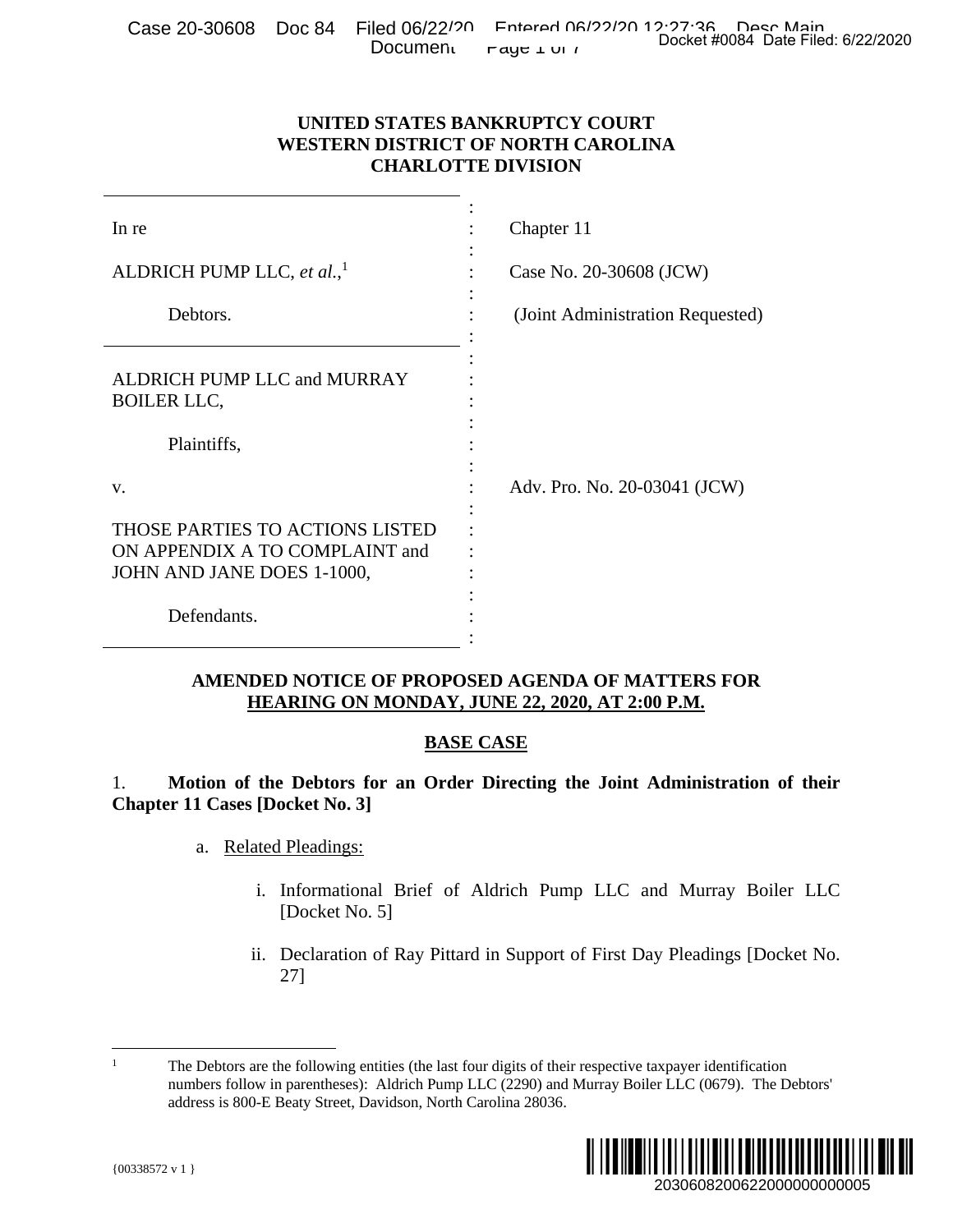Case 20-30608 Doc 84 Filed 06/22/20 Entered 06/22/20 12:27:36 Desc Main Document Page 2 of 7

- iii. Declaration of Allan Tananbaum in Support of Debtors' Complaint for Injunctive and Declaratory Relief, Related Motions, and the Chapter 11 Case [Docket No. 29]
- iv. *Ex Parte* Motion of the Debtors for Entry of an Order (I) Shortening the Notice Period on First Day Pleadings Filed by the Debtors, (II) Limiting the Notice on First Day Pleadings, (III) Scheduling an Emergency Hearing on First Day Pleadings, and (IV) Approving the Form and Manner of Limited Notice Thereof [Docket No. 30]
- b. Objection Deadline: June 22, 2020, at 2:00 p.m. EST
- c. Status: This matter is going forward.

2. **Application of the Debtors for an Order Authorizing the Retention and Employment of Kurtzman Carson Consultants LLC as Claims, Noticing, and Ballot Agent [Docket No. 6]**

- a. Related Pleadings:
	- i. Informational Brief of Aldrich Pump LLC and Murray Boiler LLC [Docket No. 5]
	- ii. Declaration of Ray Pittard in Support of First Day Pleadings [Docket No. 27]
	- iii. Declaration of Allan Tananbaum in Support of Debtors' Complaint for Injunctive and Declaratory Relief, Related Motions, and the Chapter 11 Case [Docket No. 29]
	- iv. *Ex Parte* Motion of the Debtors for Entry of an Order (I) Shortening the Notice Period on First Day Pleadings Filed by the Debtors, (II) Limiting the Notice on First Day Pleadings, (III) Scheduling an Emergency Hearing on First Day Pleadings, and (IV) Approving the Form and Manner of Limited Notice Thereof [Docket No. 30]
- b. Objection Deadline: June 22, 2020, at 2:00 p.m. EST
- c. Status: This matter is going forward.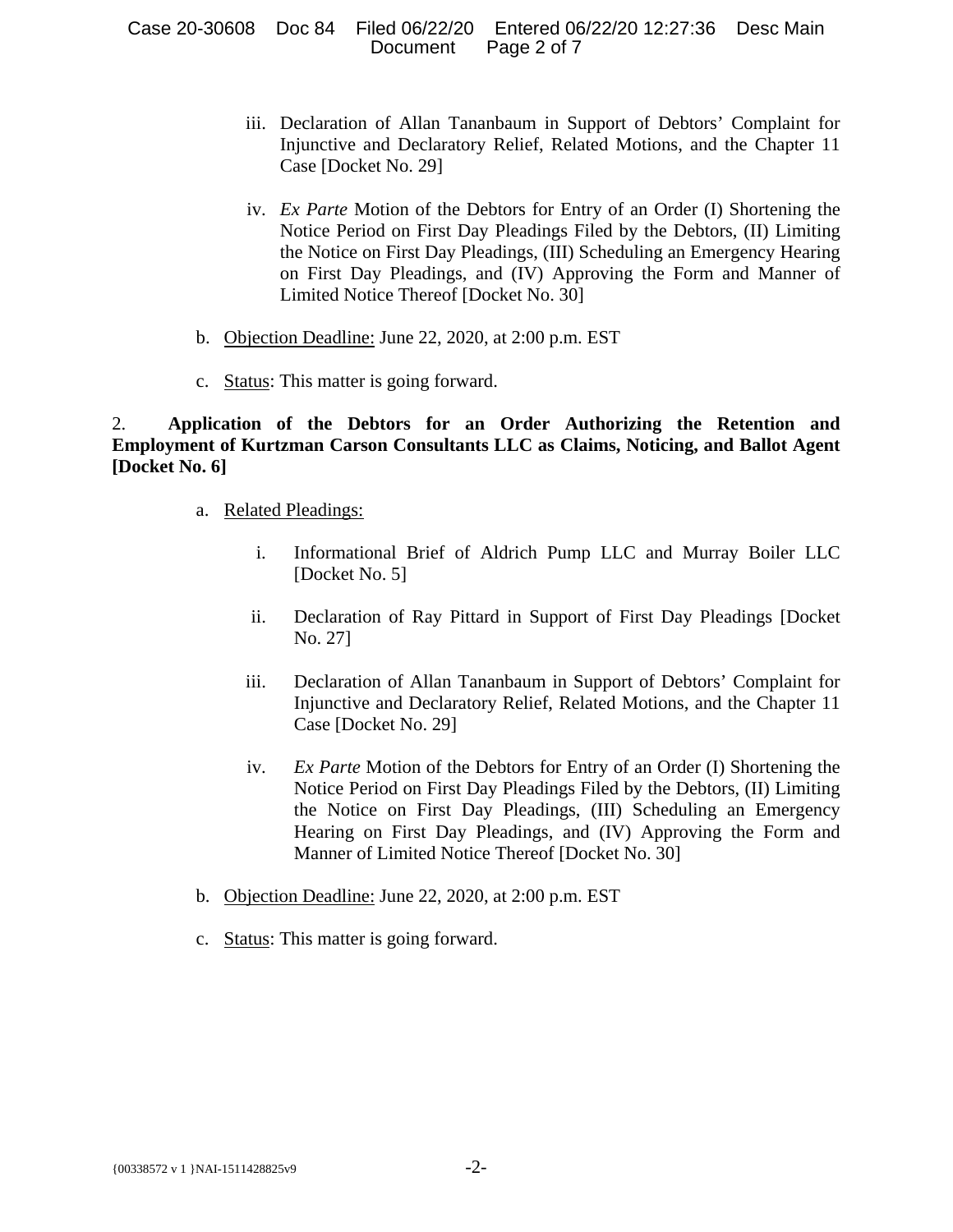3. **Motion of the Debtors for an Order: (I) Authorizing the Filing of (A) Consolidated Master List of Creditors and (B) Consolidated List of 20 Law Firms With Significant Asbestos Cases Against the Debtors in Lieu of the List of 20 Largest Unsecured Creditors; (II) Approving Certain Notice Procedures for Asbestos Claimants; and (III) Approving the Form and Manner of Notice of Commencement of These Cases [Docket No. 7]**

- a. Related Pleadings:
	- i. Informational Brief of Aldrich Pump LLC and Murray Boiler LLC [Docket No. 5]
	- ii. Declaration of Ray Pittard in Support of First Day Pleadings [Docket No. 27]
	- iii. Declaration of Allan Tananbaum in Support of Debtors' Complaint for Injunctive and Declaratory Relief, Related Motions, and the Chapter 11 Case [Docket No. 29]
	- iv. *Ex Parte* Motion of the Debtors for Entry of an Order (I) Shortening the Notice Period on First Day Pleadings Filed by the Debtors, (II) Limiting the Notice on First Day Pleadings, (III) Scheduling an Emergency Hearing on First Day Pleadings, and (IV) Approving the Form and Manner of Limited Notice Thereof [Docket No. 30]
- b. Objection Deadline: June 22, 2020, at 2:00 p.m. EST
- c. Status: This matter is going forward.

# 4. **Motion of the Debtors for Entry of an Order Establishing Certain Notice, Case Management, and Administrative Procedures [Docket No. 8]**

- a. Related Pleadings:
	- i. Informational Brief of Aldrich Pump LLC and Murray Boiler LLC [Docket No. 5]
	- ii. Declaration of Ray Pittard in Support of First Day Pleadings [Docket No. 27]
	- iii. Declaration of Allan Tananbaum in Support of Debtors' Complaint for Injunctive and Declaratory Relief, Related Motions, and the Chapter 11 Case [Docket No. 29]
	- iv. *Ex Parte* Motion of the Debtors for Entry of an Order (I) Shortening the Notice Period on First Day Pleadings Filed by the Debtors, (II) Limiting the Notice on First Day Pleadings, (III) Scheduling an Emergency Hearing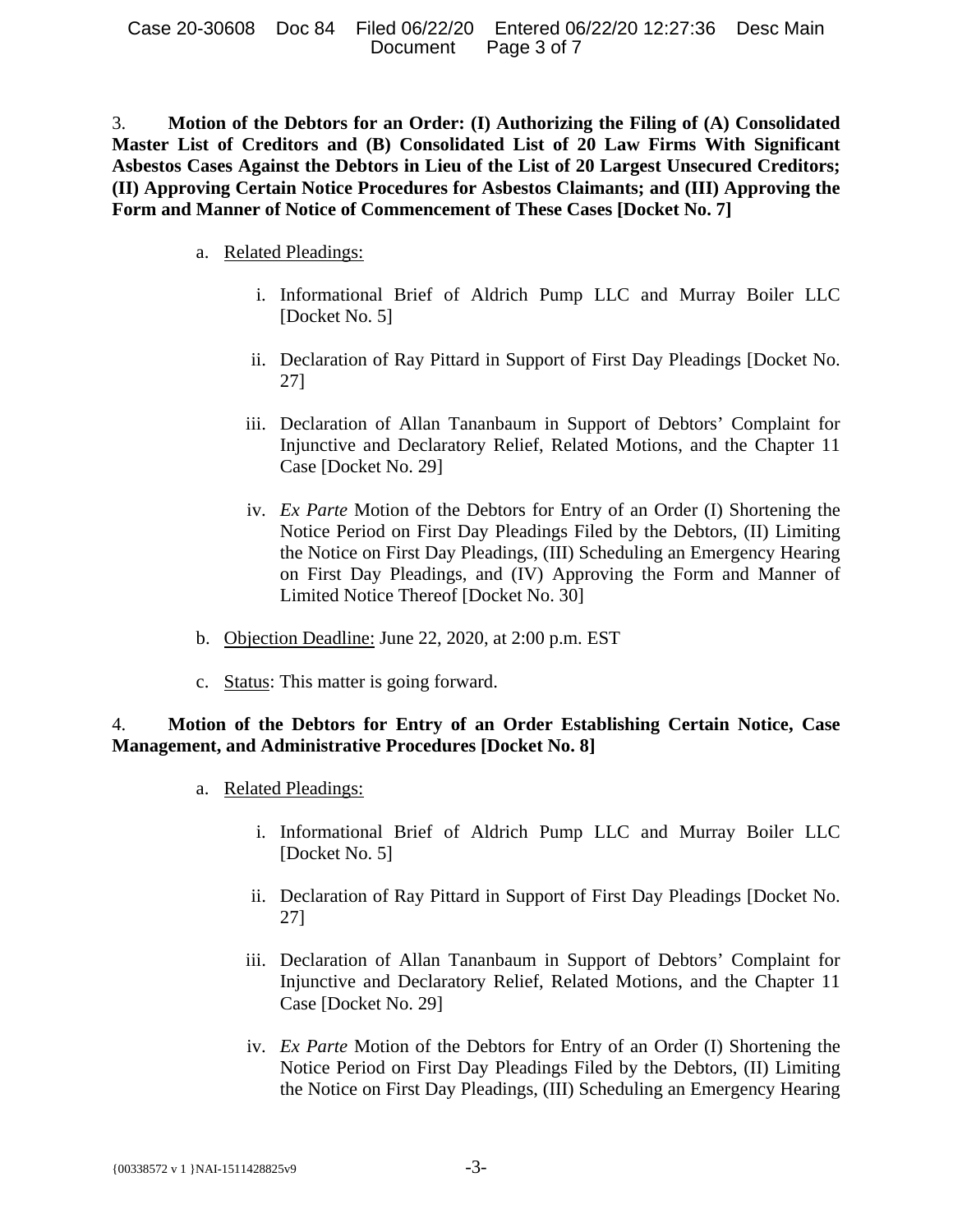#### Case 20-30608 Doc 84 Filed 06/22/20 Entered 06/22/20 12:27:36 Desc Main Document Page 4 of 7

on First Day Pleadings, and (IV) Approving the Form and Manner of Limited Notice Thereof [Docket No. 30]

- b. Objection Deadline: June 22, 2020, at 2:00 p.m. EST
- c. Status: This matter is going forward.

5. **Motion of the Debtors for an Order: (I) Approving the Continued Use of Their Bank Accounts, Cash Management System, and Business Forms; (II) Granting a Waiver of the Requirements of Section 345(b) of the Bankruptcy Code; and (III) Authorizing the Debtors' Banks to Charge Certain Fees and Other Amounts [Docket No. 9]**

- a. Related Pleadings:
	- i. Informational Brief of Aldrich Pump LLC and Murray Boiler LLC [Docket No. 5]
	- ii. Declaration of Ray Pittard in Support of First Day Pleadings [Docket No. 27]
	- iii. Declaration of Allan Tananbaum in Support of Debtors' Complaint for Injunctive and Declaratory Relief, Related Motions, and the Chapter 11 Case [Docket No. 29]
	- iv. *Ex Parte* Motion of the Debtors for Entry of an Order (I) Shortening the Notice Period on First Day Pleadings Filed by the Debtors, (II) Limiting the Notice on First Day Pleadings, (III) Scheduling an Emergency Hearing on First Day Pleadings, and (IV) Approving the Form and Manner of Limited Notice Thereof [Docket No. 30]
- b. Objection Deadline: June 22, 2020, at 2:00 p.m. EST
- c. Status: This matter is going forward.

### **ADVERSARY PROCEEDING**

6. **Motion of the Debtors for an Order (I) Preliminarily Enjoining Certain Actions Against Non-Debtors, or (II) Declaring that the Automatic Stay Applies to Such Actions, and (III) Granting a Temporary Restraining Order Pending a Final Hearing [Docket No. 2]**

- a. Related Pleadings:
	- i. Debtors' Complaint for Injunctive and Declaratory Relief (I) Preliminarily Enjoining Certain Actions Against Non-Debtors, (II) Declaring that the Automatic Stay Applies to Such Actions, and (III)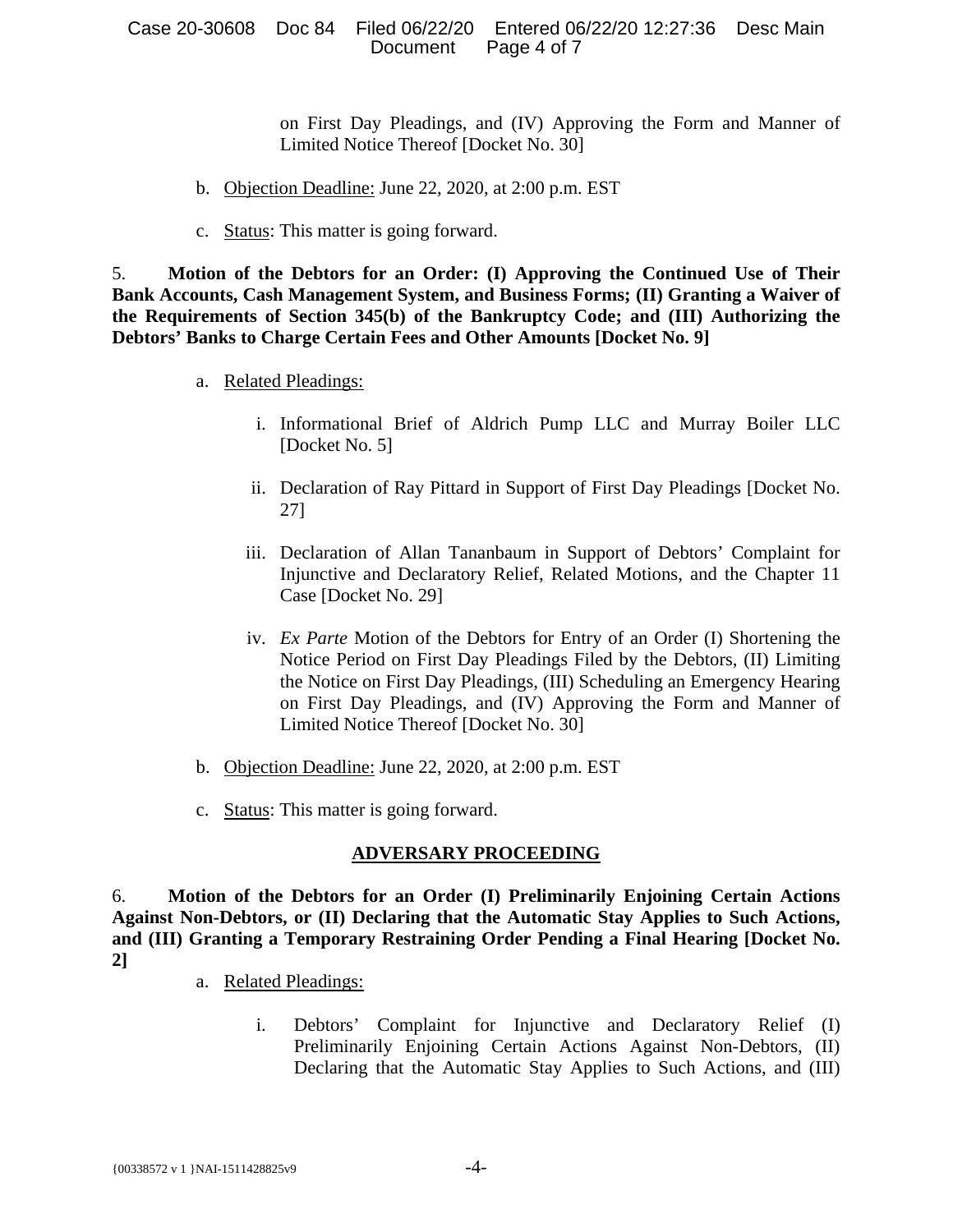Granting a Temporary Restraining Order Pending a Final Hearing [Docket No. 1]

- ii. Declaration of Allan Tananbaum in Support of Debtors' Complaint for Injunctive and Declaratory Relief, Related Motions, and the Chapter 11 Case [Docket No. 3]
- iii. *Ex Parte* Motion of the Debtors Requesting Authority to Exceed Maximum Page Limit [Docket No. 5]
- iv. *Ex Parte* Motion of the Debtors for Entry of an Order (I) Shortening the Notice Period for Adversary Proceeding Pleadings filed by the Debtors, (ii) Scheduling an Emergency Hearing on the Pleadings, and (III) Approving the Form and Manner of Notice Thereof [Docket No. 6]
- v. Informational Brief of Aldrich Pump LLC and Murray Boiler LLC [Base Case, Docket No. 5]
- vi. Declaration of Ray Pittard in Support of First Day Pleadings [Base Case, Docket No. 27]
- vii. Opposition of Certain Asbestos Claimants to Debtors' Request for Temporary Restraining Order [Adversary Case, Docket No. 17]
- viii. Objection by Richard Sisk and Calvena Sisk to Motion of Debtors for an Order Granting a Temporary Restraining Order Pending a Final Hearing and Joinder in the Objection Filed by Certain Other Objecting Asbestos Claimants [Adversary Case, Docket No. 18]
- b. Objection Deadline: June 22, 2020, at 2:00 p.m. EST
- c. Status: This matter is going forward.

# 7. **Motion of the Debtors for Approval of Service Procedures for Summons, Complaint and Other Pleadings [Docket No. 4]**

- a. Related Pleadings:
	- i. Declaration of Allan Tananbaum in Support of Debtors' Complaint for Injunctive and Declaratory Relief, Related Motions, and the Chapter 11 Case [Docket No. 3]
	- ii. *Ex Parte* Motion of the Debtors for Entry of an Order (I) Shortening the Notice Period for Adversary Proceeding Pleadings filed by the Debtors,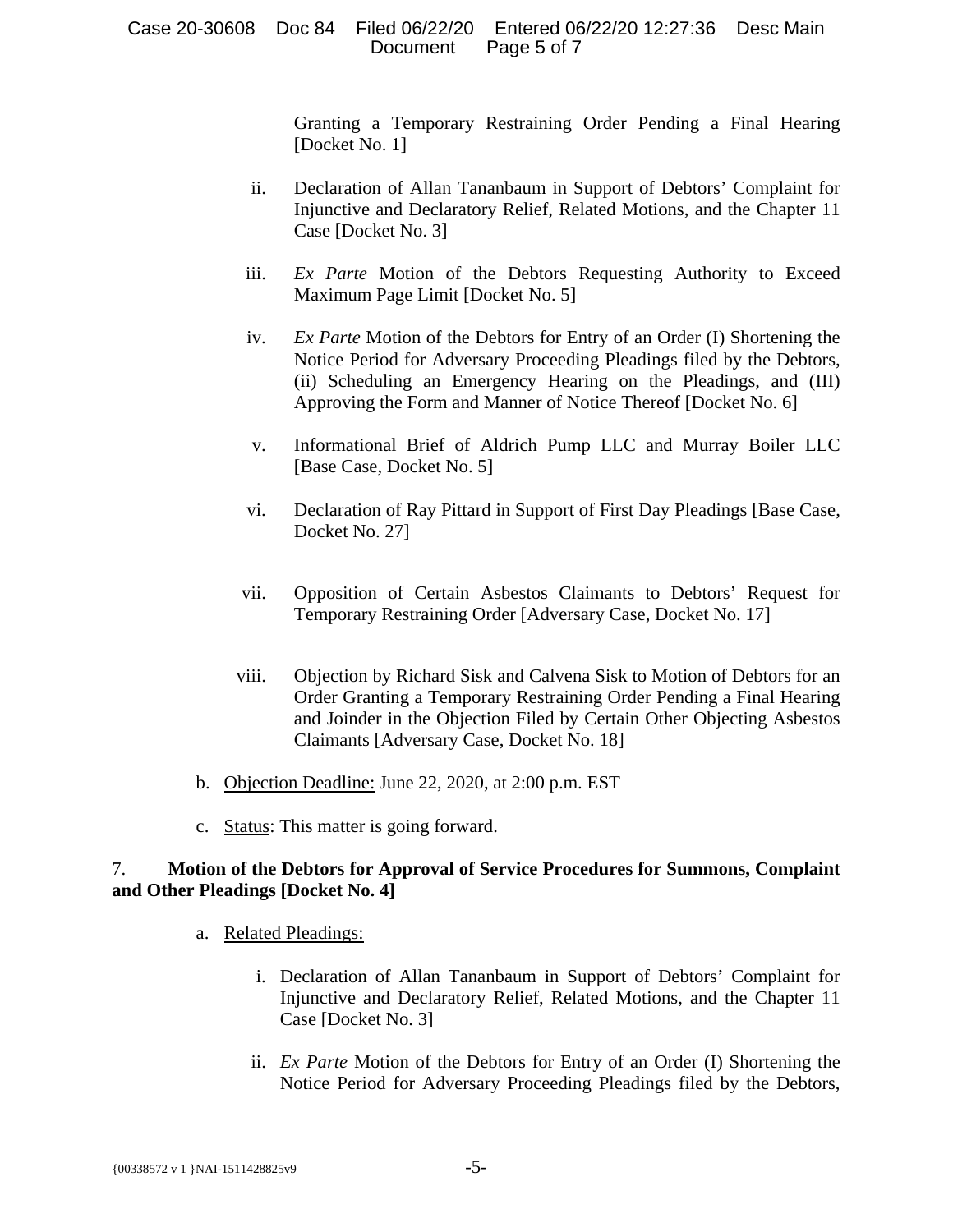#### Case 20-30608 Doc 84 Filed 06/22/20 Entered 06/22/20 12:27:36 Desc Main Document Page 6 of 7

(ii) Scheduling an Emergency Hearing on the Pleadings, and (III) Approving the Form and Manner of Notice Thereof [Docket No. 6]

- iii. Declaration of Ray Pittard in Support of First Day Pleadings [Base Case, Docket No. 27]
- b. Objection Deadline: June 22, 2020, at 2:00 p.m. EST
- c. Status: This matter is going forward.

**Virtual Hearing Instructions: In response to the COVID-19 pandemic, the hearing will be held via video conference and telephone conference using ZoomGov.com. All parties who intend to appear by ZoomGov.com (either by video or telephonically) should contact Ursula Hamilton at ursula\_c\_hamilton@ncwb.uscourts.gov by June 22, 2020, at 10:30 a.m. for the needed link, codes and dial-in information. Parties who plan to speak via ZoomGov.com should plan to wear headphones, if available, to prevent feedback.**